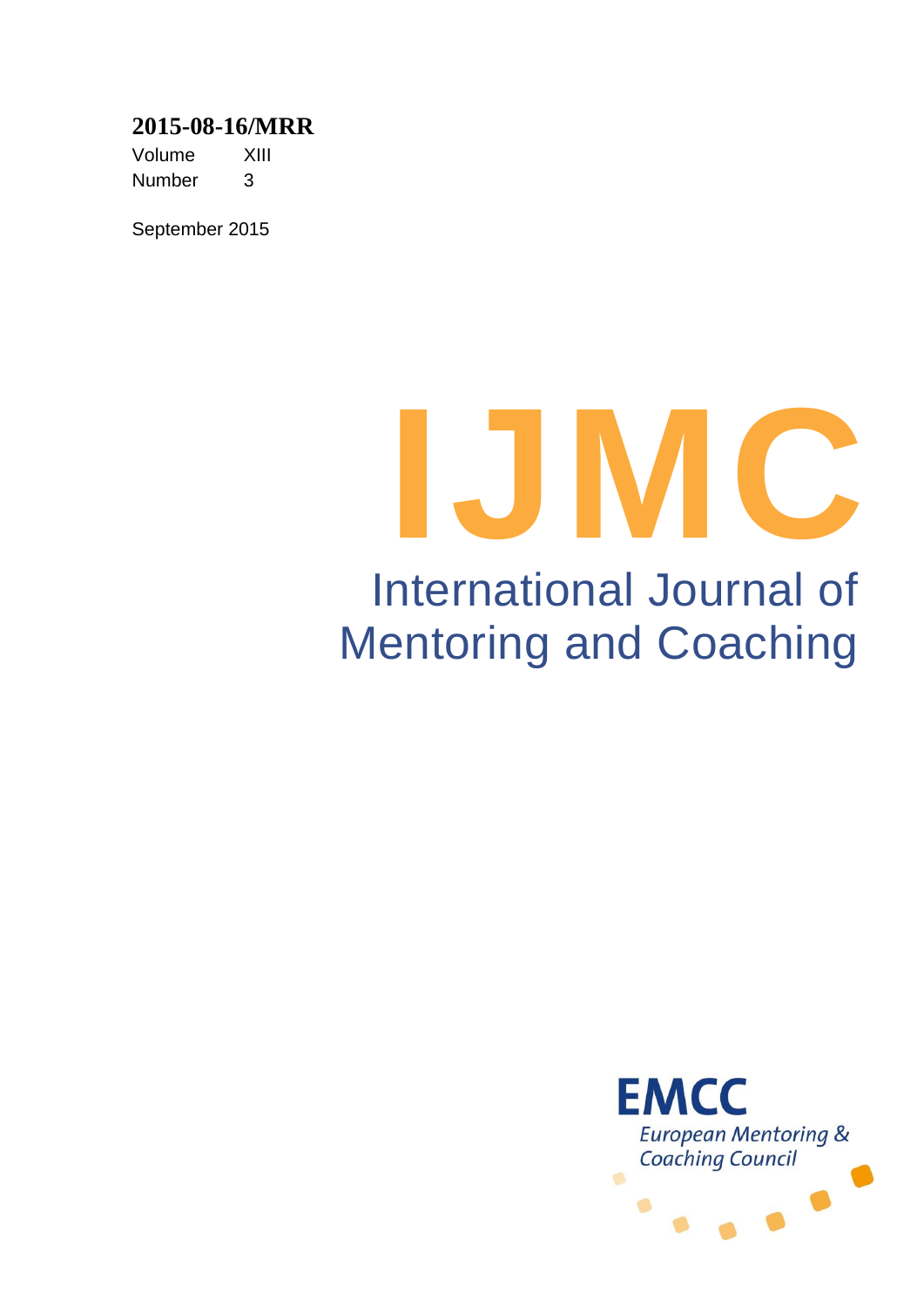

## **Research**

# **Coaching leadership training in High-Tech Settings:**

An Analysis of a Coaching leadership program in the Swedish Telecom Industry

Max Rapp Ricciardi<sup>\*\*†</sup>, Joseph Schaller<sup>\*</sup>, Danilo Garcia<sup>\*#+</sup>, Trevor Archer<sup>\*\*</sup>

°Network for Empowerment and Well-Being, Sweden #Institute for Neuroscience and Physiology, Centre for Ethics, Law and Mental Health +Blekinge Centre of Competence, Blekinge, Sweden †Correspondence: max.rapp.ricciardi@psy.gu.se

## Abstract

There is a continuous need for empirical evidence regarding the impact and experience of coaching leadership. The purpose of this study was to describe the effects from a coaching leadership program. The results indicated that the majority of the participants in the program used the skills acquired during the program (e.g., communication skills, feedback giving/receiving) as part of their managerial practices. Female managers and managers with less leadership experience reported a major improvement in communication skills compared to males and more experienced managers, respectively. The study contributes to the empirical examination of coaching practices in a Swedish Telecom Industry operating globally. Future research may need to explore further how to design programs that engage diverse groups of managers in multicultural settings.

## Key words:

Coaching leadership

Coaching culture

Feedback, Active Listening, SBR-model, GROW-model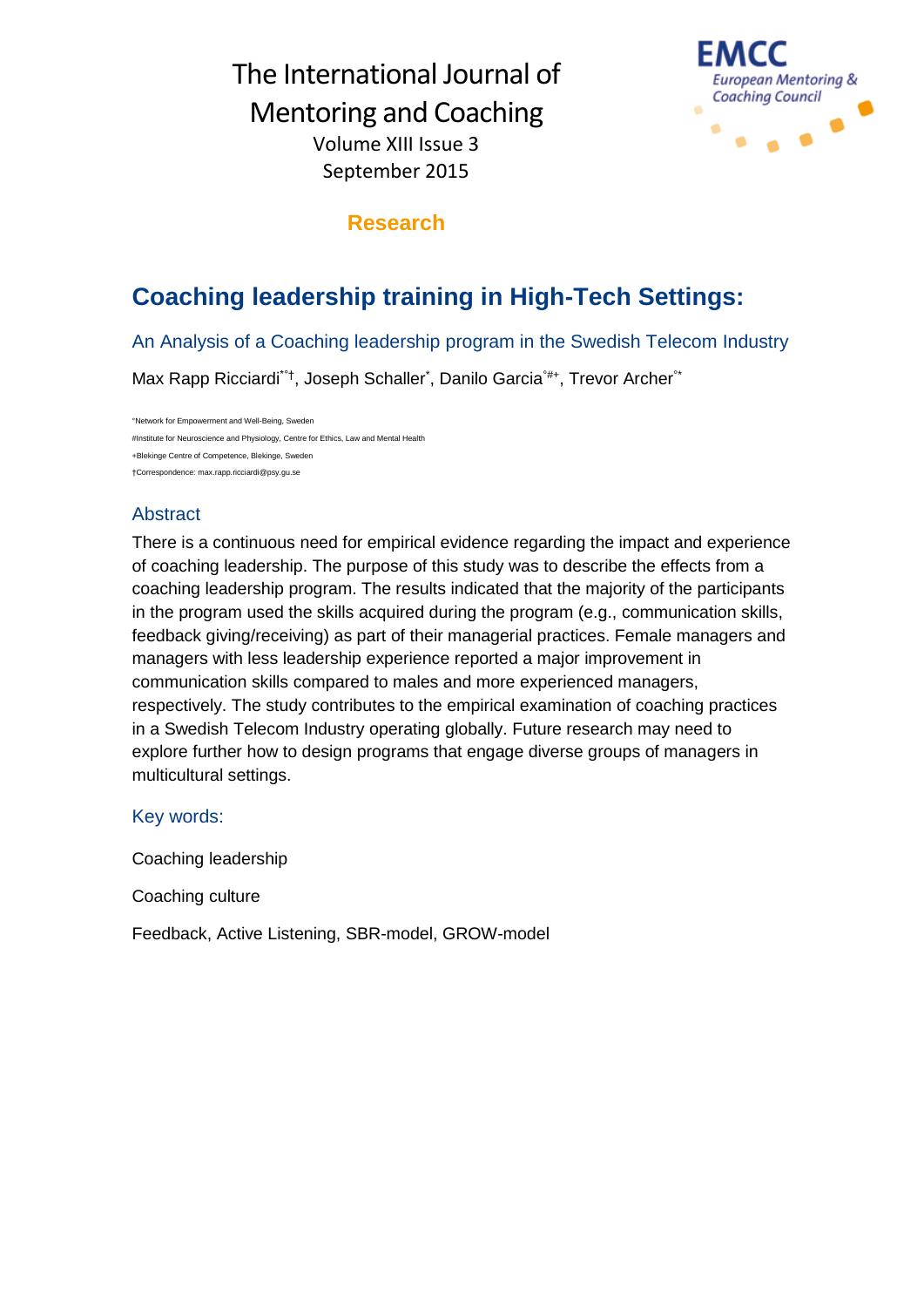

## **Research**

#### **Introduction**

Management and organizational research has shown that increasing managers' capacity for self-awareness, knowledge, and their ability to take responsibility (i.e., empowerment; Garcia, Lindskär & Archer, 2014) is a slow process in many organizations (Rubenowitz, 2004). As a consequence, the hidden potential for good performance among employees is endangered. There is, after all, a consensus in, that leadership has a critical influence on performance (Bass, 1997; Hogan & Kaiser, 2005; Yukl, Gordon & Tacober, 2002). Therefore, a continuous evolution of managerial models and practices are needed in order to adapt to the ever-changing challenges on the global arena. Modern leadership ought to focus on the development, motivation, and empowerment of the individuals as well as improvement of performance at work and social responsibility (Bass & Riggio, 2006; Evered & Selman, 2001; Quinn & Spreitzer, 1997; Sherman & Freas, 2004; Whitmore, 2009). This approach requires flexibility and good communication flow in modern organizations, in turn, entailing leaders who focus less on formal authority and more on agility, are able to respond to fast changes, and that have good communication and interpersonal skills (Sherman & Freas, 2004). In other words, leaders need to be trained in what is called coaching leadership (Evered & Selman, 2001; Rapp Ricciardi, 2008; Whitmore, 2009). The purpose of the present study was to describe the perceived effects from a training program in coaching leadership. The participants were managers employed at a global Swedish High-Tech Company within the telecommunication industry. Since there is a paucity of research on leadership development (Avolio, Walumbwa & Weber, 2009; Day, 2000; Grant, 2007) and coaching leadership specifically (Gregory & Levy, 2010; Kampa-Kokesch & Anderson, 2001), this study offers a necessary contribution to the field by empirical examination of coaching practices in a global organization.

#### Coaching practices in organizations

Frequently, companies apply coaching as a part of their leadership development activities (Passmore & Fillery-Travis, 2011). In the USA, 93% of the "Global 100 companies" used professional coaches during 2006 and the coaching industry had a turnover of 1.5 billion USD (Bono, Purvanova, Towler & Peterson, 2009). Today, coaching practitioners originate from a variety of different professions and philosophical approaches and sometimes it is difficult to distinguish coaching from other practices such as counseling and mentorship (D'abate, Eddy & Tannenbaum, 2003; Kampa-Kokesch & Anderson, 2001; Feldman & Lankau, 2005). Even though a series of techniques and methods are involved in coaching, it is important to emphasize that the coaching experience ought not to be limited to the use of techniques. Coaching is a 'mindset': every individual is worth developing and has a potential that needs to be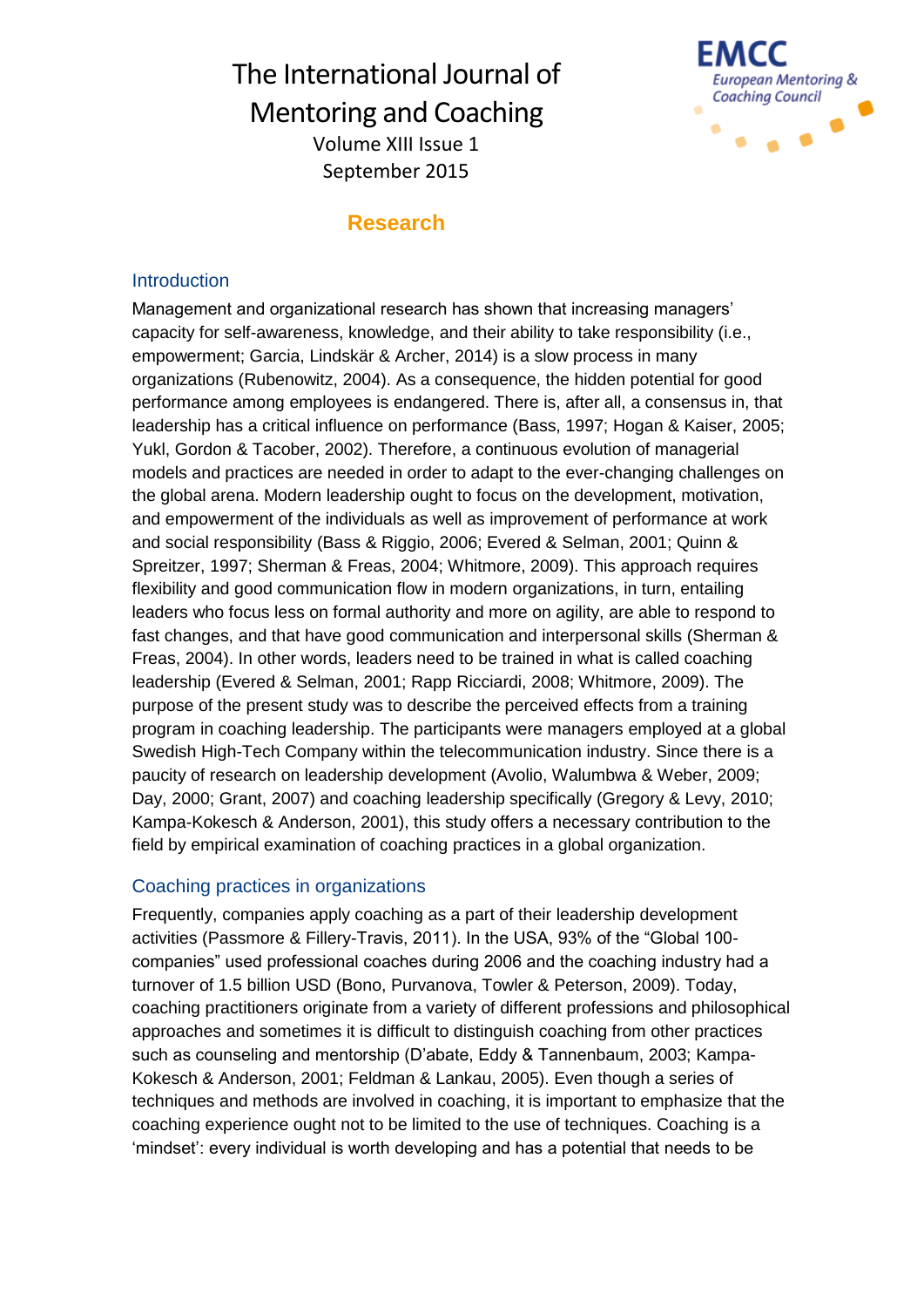

## **Research**

used. The number of published coaching articles has increased exponentially in the last decade (Grant & Cavanagh, 2004; Grant, Cavanagh, Parker & Passmore, 2010). However, the majority of the publications were of purely theoretical nature (Wheeler, 2011). Hence, there is not sufficient evidence to prove that coaching is efficient (Feldman & Lankau, 2005; Joo, 2005; Kampa-Kokesch & Anderson, 2001; MacKie, 2007, Passmore & Fillery-Travis, 2011). In addition, there are mixed indications that a coaching leadership may result in a negative outcome (Kilburg, 2004; MacKie, 2007) or whether it increases productivity and improves learning, self-awareness and development (Kilburg, 2004; De Meuse, Dai & Lee, 2009). Even though the results may be inconclusive and contradictive, there is a consensus that coaching leadership is positively evaluated and efficacious because it positively influences factors such as skills, behaviors, teams' cohesion and cooperation, work satisfaction.

#### Coaching leadership training

Coaching leadership incorporates a number of coaching techniques and practices in the managerial/leadership role. The major difference between coaching in organizations conducted by a professional and certified coach and a coaching leader is that the latter are not limited in their focus upon coaching alone, but are required to function as managers and leaders as well. The reason why organizations approach the coaching leadership paradigm, is the necessity of utilizing the employees' hidden potential and empowering them to accept further responsibility (Gjerde, 2004; Rapp Ricciardi, 2010; Whitmore, 2009; Evered & Selman, 2001). Coaching leadership is based on cooperation rather than competition or the hierarchical 'mindset'. It presents the assumption that equality and feelings of security provide the basic platform upon which the relationship is founded (Gregory & Levy, 2010; Whitmore, 2009). This situation is achieved by facilitating co-worker reflections on their actions, behaviors, cognitions and feelings; these reflections may then generate a 'fine-tuning' of their behaviors for the achievement of efficiency without imposition (Ladyshewsky, 2009). In other words, under these conditions, management is founded upon a constructive dialogue with focus on the development of the employees and stands in contrast with authoritarian leadership models (Rapp Ricciardi, 2008), which in turn increases organizations potential for success (Hunt & Weintraub, 2004).

However, as with the scarcity of research on coaching effects, there are apparently few empirical studies regarding coaching leadership training (Gregory & Levy, 2010; Kampa-Kokesch & Anderson, 2001). Grant (2007), in one of the few studies focusing on coaching leadership training, compared the effects of a longer (13 weeks) and a shorter (2 days) coaching training program for managers and found that both groups increased their coaching skills, although the longer course contributed significantly to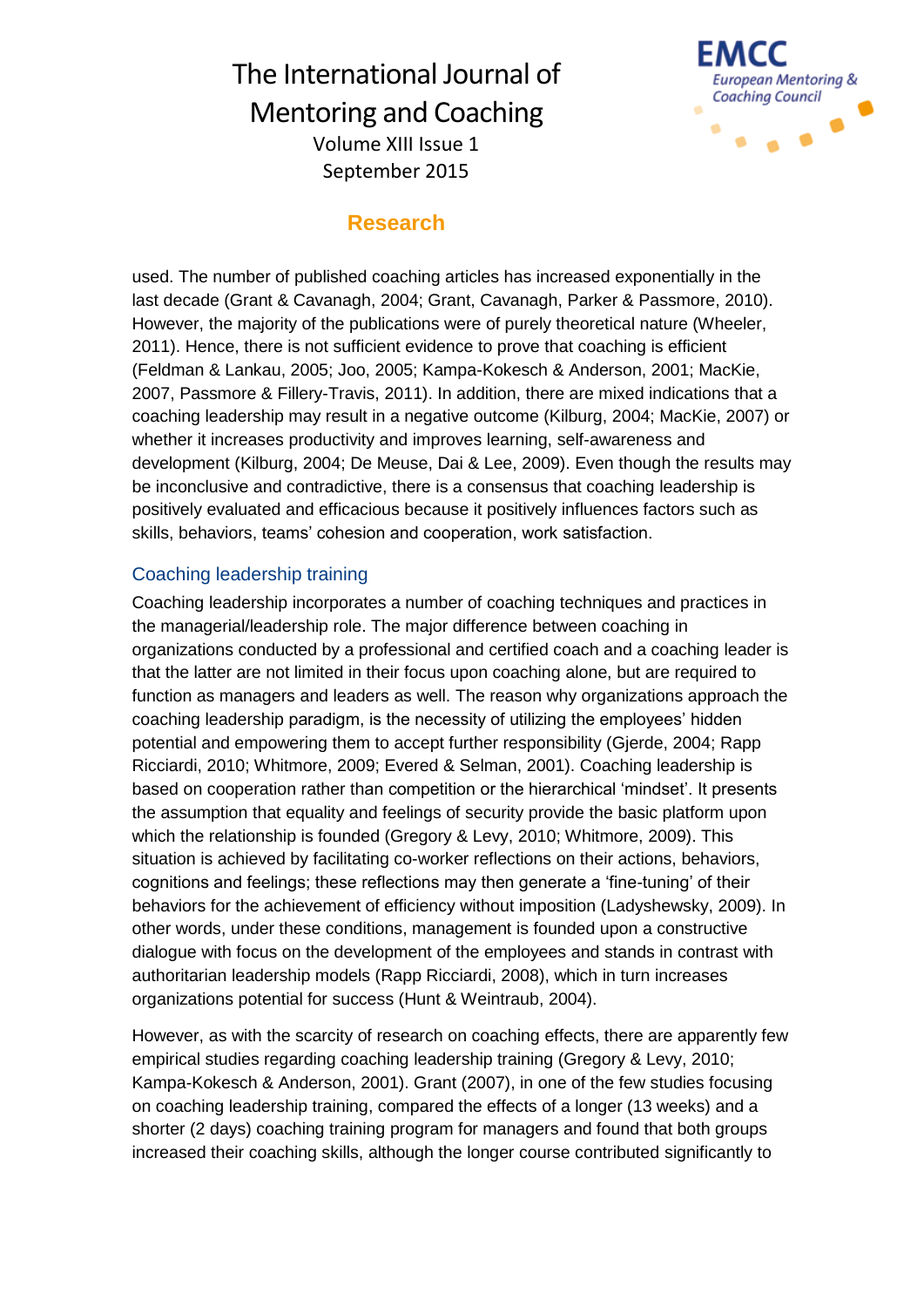

## **Research**

the coaching skills and the participants' emotional intelligence. In another study, Eaton and Brown (2002) reported that coaching training for managers led to increased trust, improvement of delegation and that employees and teams took greater responsibility in their work. Wheeler (2011) found that managers who learned coaching skills also started to use coaching behaviors which in turn contributed to the improved success in fulfilling organizational sales goals. Nevertheless, even if managers should be expected to coach their employees (Latham, Almost, Mann & Moore., 2005) the majority seems not to do so (Heslin, Vandewalle & Latham, 2006). The most common barriers to the practice of coaching leadership are lack of time and the lack of incentive systems within the organization that support coaching leadership (Hunt & Weintraub, 2004). Nevertheless, these barriers can be overcome by training (Ladyshewsky, 2009; Rogers, 2003). In addition, leaders who have been coached use the techniques that they have been exposed to when they lead others (Kombarakaran, Yang, Baker & Fernandes, 2008).

The relationship between the manager and the co-worker, for instance, is a precondition for coaching (Gregory & Levy, 2010; 2012; Joo, 2005). Indeed, psychotherapy research indicates that relationships influence positive therapeutic outcomes almost without exception (Horvath, Del Re, Flückiger & Symonds, 2011; Martin, Garske & Davis, 2000). The relationship between leaders and employees has been studied within the Leader-Member eXchange theory — higher quality in the leader-member relation correlates with an increase in productivity and "organizational citizenship" (Ilies, Nahrgang & Morgenson, 2007), work satisfaction, competence among employees and increased motivation and commitment which makes them less interested in quitting their jobs (Gerstner & Day, 1997). Accordingly, successful leaders possess a high level of capability for building positive relationships (Hogan & Kaiser, 2005), such as, ability to deal with social relationships, to be able to listen, to be patient, being able to demonstrate empathy and successful problem-solving (Wasylysyn, 2003), and emotional intelligence (Grant, 2007). Also in this vein, feedback, defined as "actions taken by (an) external agent(s) to provide information regarding some aspect(s) of one's task performance (Kluger & de Nisi, 1996), plays a critical role in coaching leadership, especially the use of constructive feedback (Gregory & Levy, 2012). In sum, a leader training that aims to endow the use of coaching leadership needs to include knowledge and experimenting with communication skills that promote positive relationships (e.g., active listening) and increase self-awareness (e.g., reflection).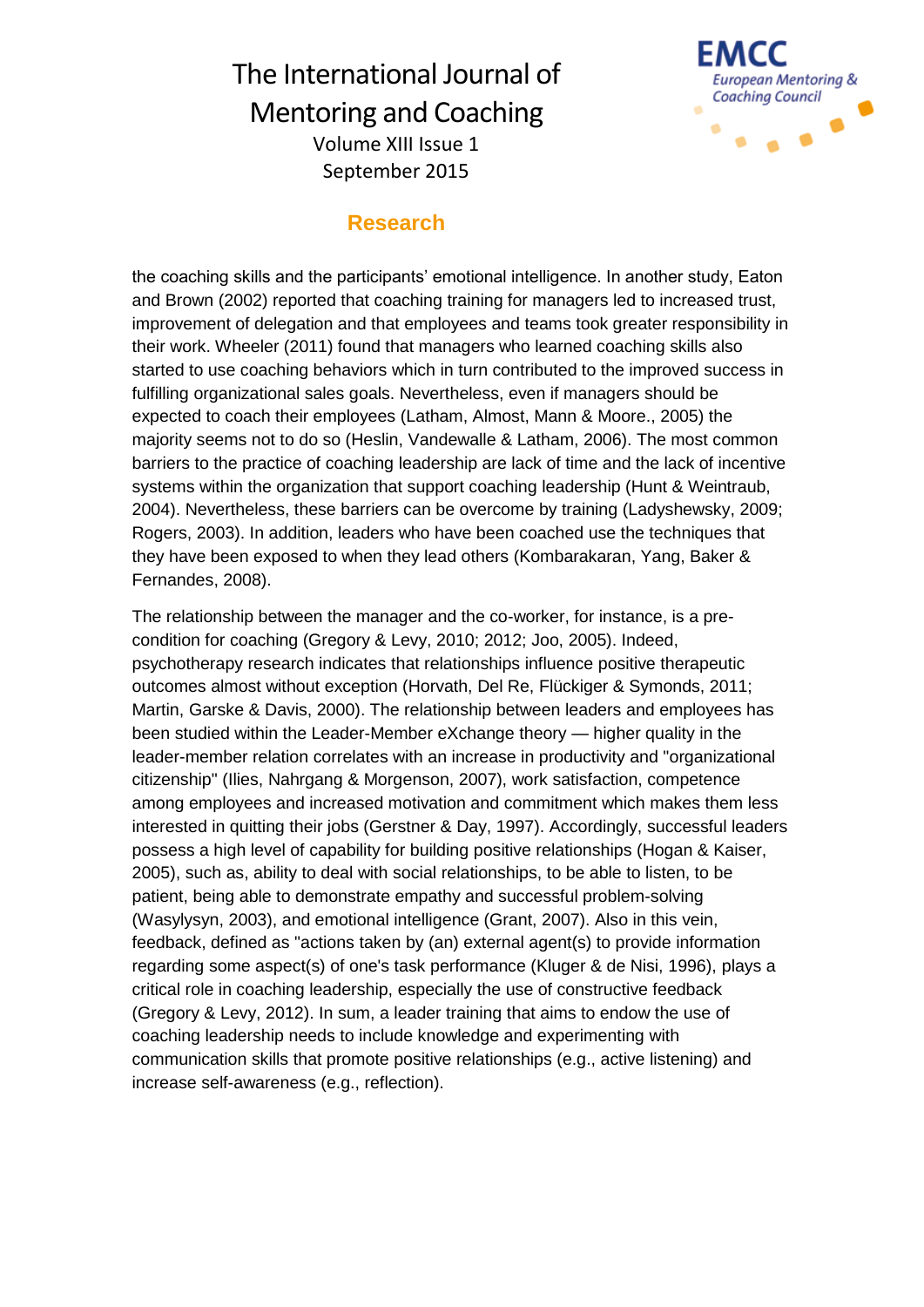September 2015



## **Research**

#### Purpose

The present study investigated the reported effects from a training program in coaching leadership. The aim was to investigate:

- 1. The extent to which the training program increased: a) knowledge and insights, b) communication skills, c) use of techniques that were associated with coaching leadership.
- 2. The relationships between managers' increased knowledge and insights, increased communication skills, and the use of coaching leadership techniques
- 3. Differences in increased knowledge insights, improved communication skills and the use of the techniques from the coaching leadership approach with respect to program participants' age, gender, and leadership experience.

## Method

The present retrospective study is based on a web-based questionnaire. It was conducted at a Swedish High-Tech Company in the telecommunication industry. All the participants in the study took part in a 6.5 day-long leadership development program between 2008 and 2010, with five days assigned to coaching leadership. (The other 1.5 days were focused on labor-law [module 1 and communication in large groups (module 3]). The five coaching days were divided in three modules, where short theoretical mini-lectures were combined with practical exercises in coaching techniques. The first module focused on the formal managerial role and juridical aspects. The second module focused on coaching leadership and the third module regarded communication strategies in larger groups (see Figure 1).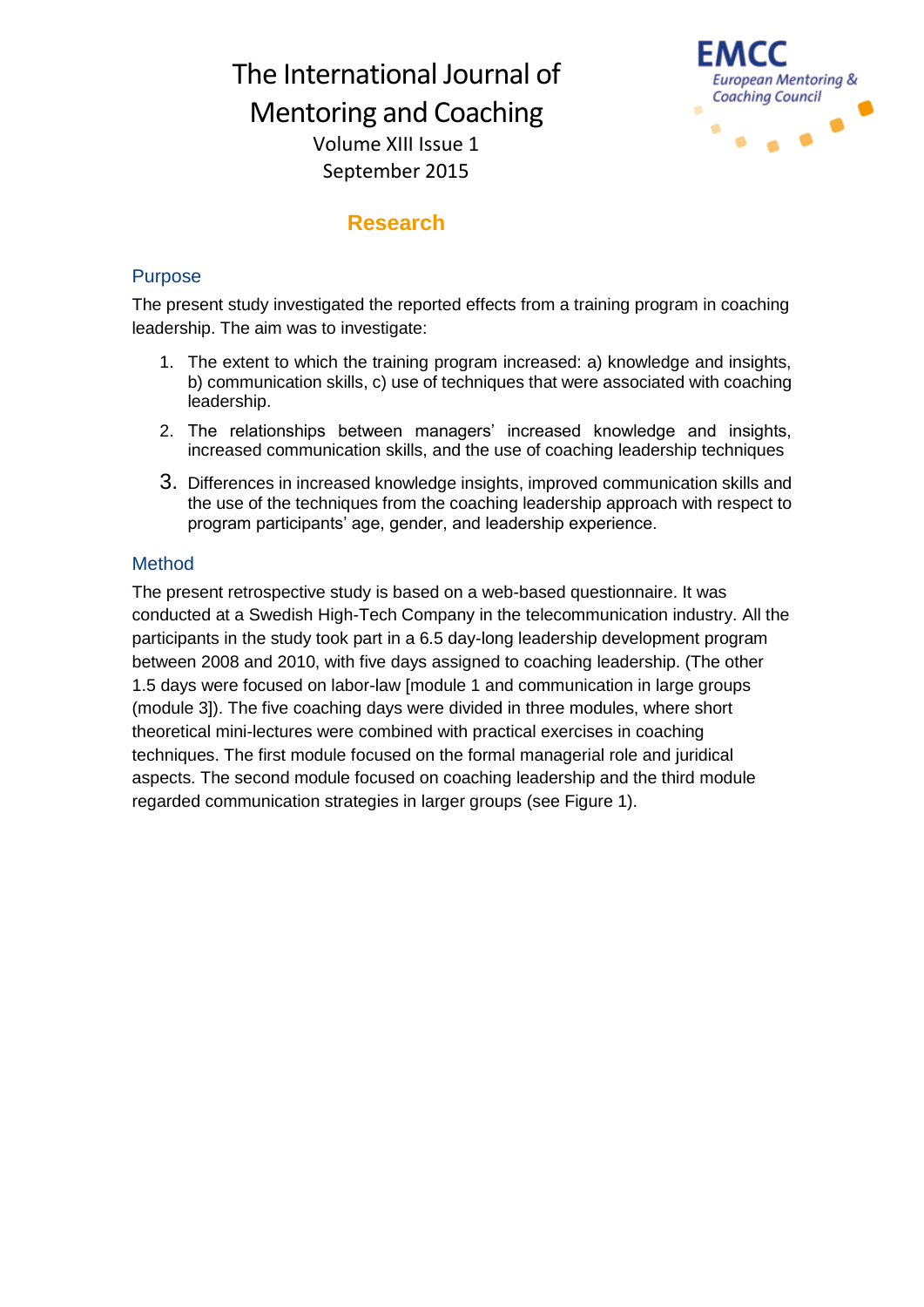

## **Research**

#### *Figure 1*

Strengthening the managers' ability to:

- Act in the employer representative role
- Inspire, influence and empower people
- Refine and communicate targets, strategy & actions  $\bullet$



The present study focuses on the effects of module 2. In this module, leadership theory, motivation theory, learning theory, change theory and resistance to change were presented, as well as the coaching leaderships' philosophical roots. The theoretical framework was connected intimately with the managers' everyday leadership practices. Theoretical presentations were intertwined with reflective period and a variety of exercises. The techniques that were included in the managers' training contained a combination of cognitive and behavioral techniques such as: Active listening, (Rogers, 2003), Open questioning (Whitworth, 1998), and The Situation, Behavior, and Result Model (SBR-model) (Taylor & Driscoll, 1995). This model is a retrospective inquiry technique originally used in recruitment and it bears many similarities to the ABC-model (Antecedent, Behavior, Consequence) used in Cognitive psychotherapy, the GROWmodel (Goal Result, Options, Way forward) (Passmore, 2008; Whitmore, 2009) i.e., a technique for problem solving or goal setting), and Feed-back using the "I-message" (Cannon & Witherspoon, 2005), Motivators, (Maslow, 1943) and psychological defense mechanisms (McWilliams, 2011).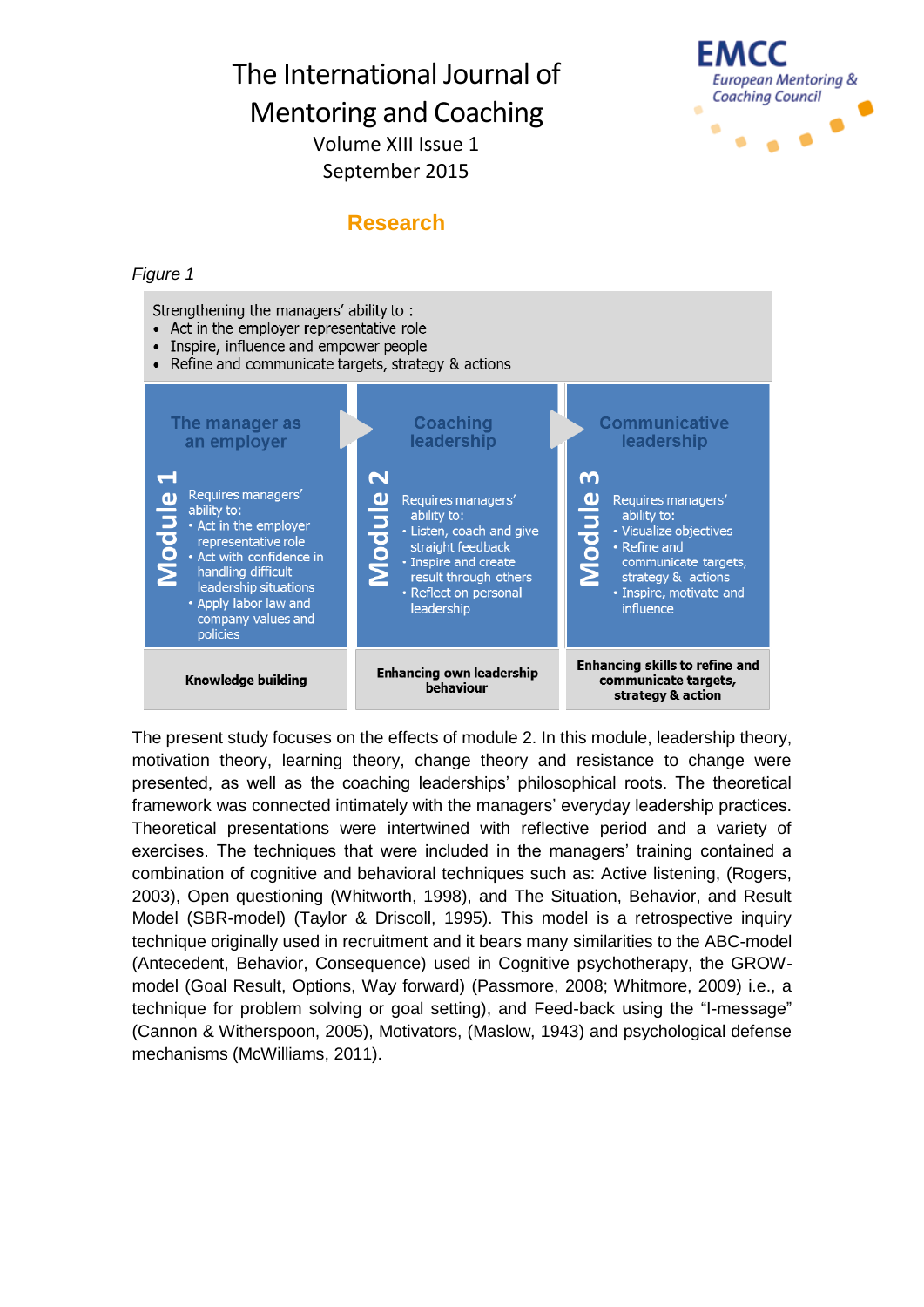

## **Research**

#### Participants and procedure

A web-based questionnaire was distributed to 1289 Swedish, Italian, Spanish and German managers who had participated in the training program. An e-mail with the invitation to participate in the study was sent out during November 2011. A reminder was sent after three weeks to those who had not answered the questionnaire. The data was collected until February 2012. A total of 385 opened and finalized the questionnaire (289 men, 91 women). According to the company's HR-department, the high attrition rate might be due to managers' heavy workload during this period and to the many inquiries that the managers are exposed to on a daily basis. Twenty respondents (5,2%) were between 26 and 35 years, 184 (48,8%) between 36 and 45, 160 (41,6%) were between 46 and 55 years and 21 (5,4%) were over 56 years. The majority of the participants (89%) were between 36 and 55 years old. Among the 385 participants 312 respondents (81 %) belonged to the Swedish organization, 43 (11 %) to the Italian, 11 (3 %) the Spanish and 19 (5 %) the German organization. 23 respondents (6 %) had been employed between 3-5 years, 34 (9 %) had been employed between 6-10 years, 112 (29 %) had been employed 11-15 years and 215 (56 %) had been employed more than 15 years.

#### **Instrument**

The questionnaire was in English, the corporate language, and included 193 items organized in sections. The section used in this paper comprised 58 items. The first eight questions pertained to the demographic data, such as background, age, gender and leadership experiences. The training program was evaluated in 45 of the questions (7-point scale, 1 = "*Do not agree at all*" and 7 = "*Fully agree*"). These 45 questions also measured the respondents' level of usage of the knowledge and skills that they experienced/practiced during the program. Examples of questions were: "The program provided me techniques that I have used after ending the program", "The program made me more aware of what motivates me as a manager", and " Coaching techniques made me more efficient in one-to-one talks". Of these 45 questions, 16 where used to operationalize a) knowledge and insights, b) communication skills, and c) use of techniques that were associated with coaching leadership (see Table 1).

## Data elaboration and statistical analysis

In order to answer the first research question, whether the managers reported that they gained increased knowledge, communication skills and to what extent they used the coaching techniques, we conducted an analysis of the percentage of participants who answered 5 or higher on the relevant items of the questionnaire. The second question, relating to the relationships between managers' increased knowledge and insights, increased communication skills, and the use of coaching leadership techniques, was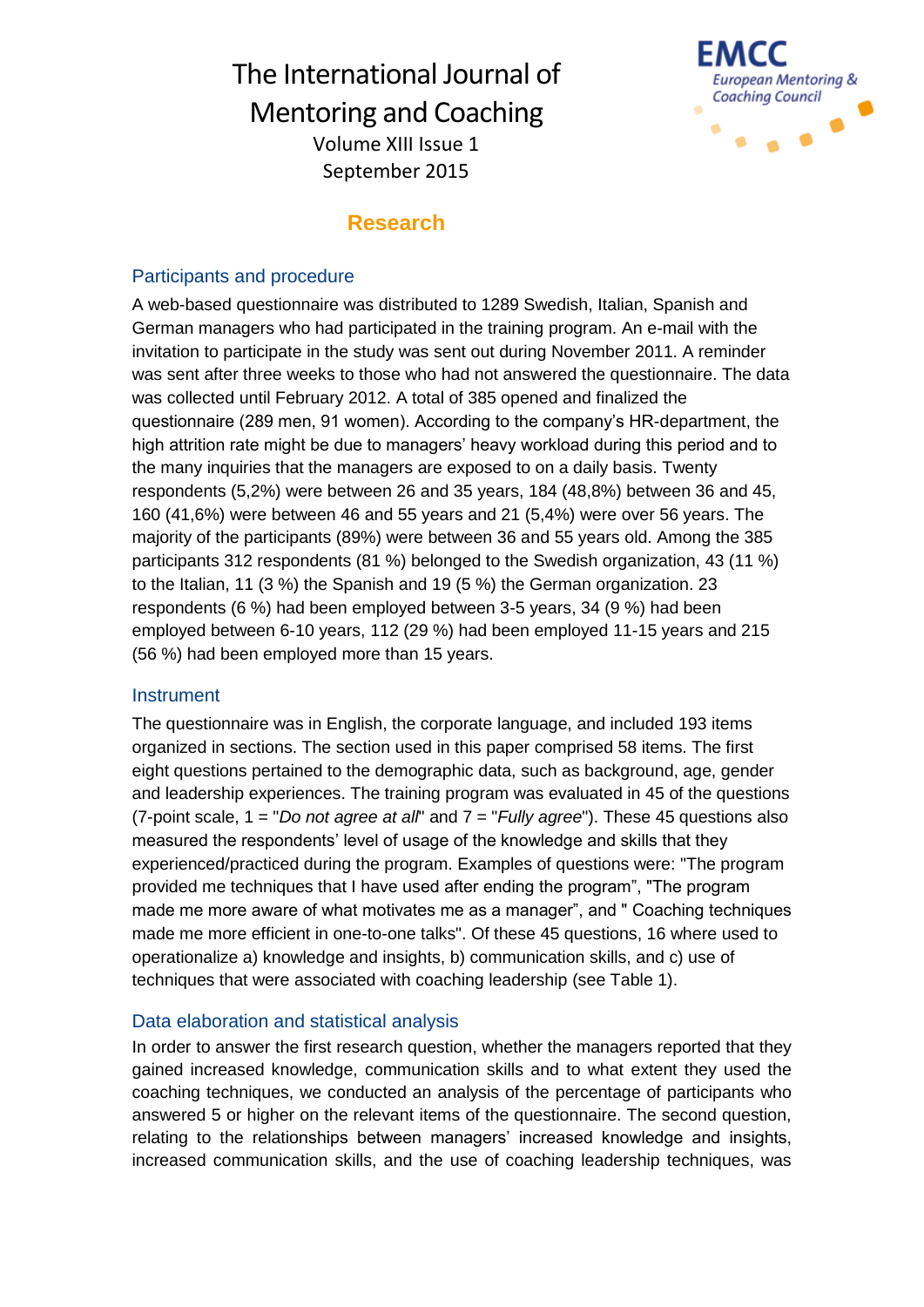

## **Research**

answered by creating an index summarizing the questions pertaining increased knowledge and insights (Cronbach's  $\alpha$  = .81), increased communication skills (Cronbach's  $\alpha$  = .88), and the use of the coaching techniques (Cronbach's  $\alpha$  = .64). Then, a Kolmogorov-Smirnov test was conducted in order to analyze if the data was normally distributed. The data was not normally distributed ( $p < .000$ ) In order to answer the third research question a one-way Analysis of Variance (ANOVA) was performed, using agegroup and numbers of years as a manager as the independent variables and the index increased knowledge and insights, the index increased communication skills and the index the use of the techniques as the dependent variables. Significant differences were further investigated with a Tukey's post-hoc test. The differences between gender and the indexes were analyzed with a t-test. All analyses were conducted in SPSS version 21.

#### **Results**

The first research question focused on to what extent the managers found that the training program contributed to an increased knowledge and insights, improved communication skills and to what extent they used coaching leadership techniques. Ninety percent estimated the experience with a five or higher on the seven-grade scale (*M* = 5.7, *SD* = 1.0) (See Table 1).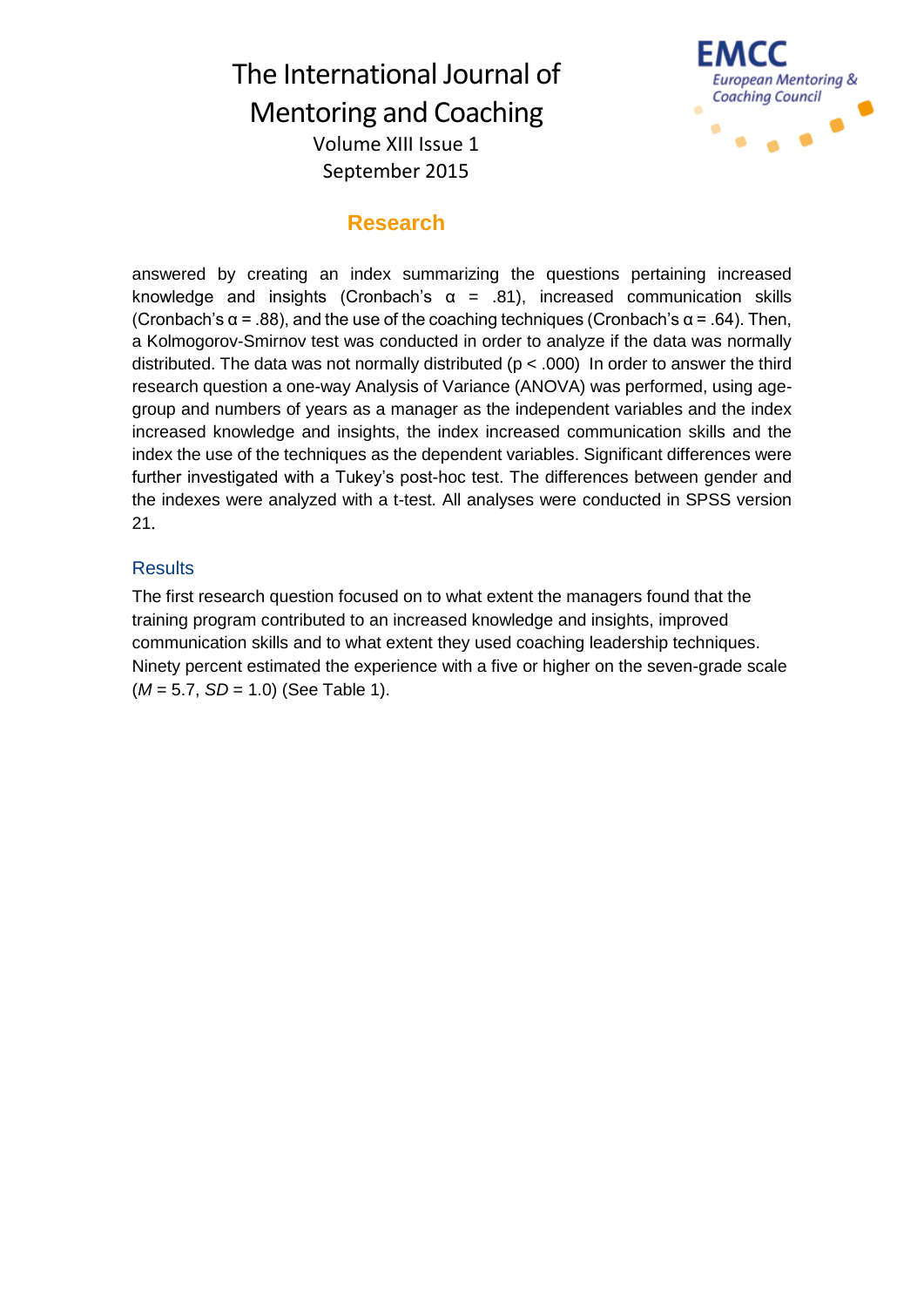September 2015



## **Research**

#### **Table 1: The participating managers judgment of the effect of the course (percent of those who answered 5-7 on the scale)**

| <b>Increased knowledge and insights</b>                                              |     |  |  |
|--------------------------------------------------------------------------------------|-----|--|--|
| The program gave me insights which has been valuable for me as a manager             |     |  |  |
| The coaching-philosophy is very applicable for me in my role as a manager            |     |  |  |
| The program provided me techniques that I have used                                  |     |  |  |
| The program med me more aware of me more aware of my employees defense<br>mechanisms |     |  |  |
| The program made me more aware of that motivates my employees.                       |     |  |  |
| The program made me more aware of my own defense mechanisms                          |     |  |  |
| The program made me more aware of what motivates me as a manager                     |     |  |  |
| I got more knowledge about juridical aspects                                         |     |  |  |
| <b>Improved communicative skills</b>                                                 |     |  |  |
| I have becoming better in providing feedback                                         |     |  |  |
| I have become a better listener                                                      |     |  |  |
| I have become better in accepting feedback from others                               |     |  |  |
| I communicate more efficiently                                                       |     |  |  |
| I perceive less resistance from my employees.                                        |     |  |  |
| The use of the techniques                                                            |     |  |  |
| Active listening                                                                     | 92% |  |  |
| The GROW-model                                                                       | 61% |  |  |
| SBR-Model                                                                            | 57% |  |  |

The majority of the participants claimed that they had achieved a level of knowledge and skills that they were able to apply in their role as a manager. The majority claimed to have improved their communication skills. A large proportion of participants (92%) also reported to have used active listening techniques. The GROW-model had been used by more than 60% of the respondents. In conclusion the majority of the respondents reported that the training program has provided them with knowledge, insights and skills that they have been able to use in their work.

In order to be able to answer the second question, that is, if there were relationships between the three indexes (i.e., *Increased knowledge and insights, Increased*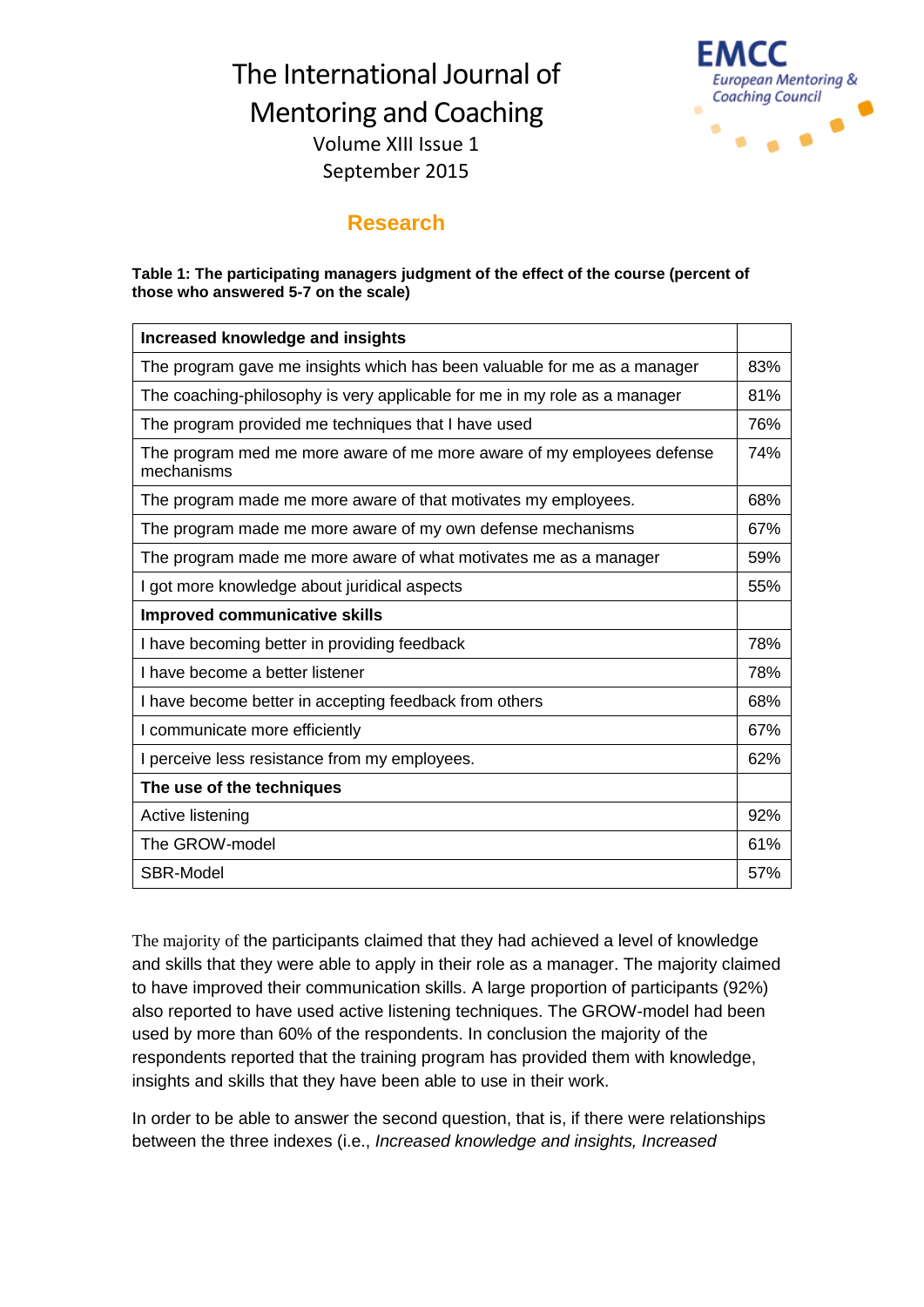

## **Research**

*communication skills,* and *Using the techniques*), we conducted a correlation analysis between these indexes. As can be seen in Table 2, there is a strong correlation between increased skills and knowledge and increased communication skills (see Cohen, 1988, for effect size guidelines). There is also a moderate correlation between increased knowledge and skills and whether or not the techniques were used. The correlation was moderate also between the increased communication skills and the extent to which the techniques were used.

#### **Table 2. Intercorrelations between (i) increased knowledge and insights, (ii) Increased communicative skills, and (iii) use of coaching techniques**

|                                            | <b>Increased</b><br>knowledge and<br>insights | <b>Increased</b><br>communicative<br><b>skills</b> | Use of coaching<br>techniques |
|--------------------------------------------|-----------------------------------------------|----------------------------------------------------|-------------------------------|
| <b>Increased knowledge</b><br>and insights |                                               |                                                    |                               |
| <b>Increased</b><br>communicative skills   | $.70^{**}$<br>$.49**$                         | $.48^{\ast}$                                       |                               |
| Use of coaching<br>techniques              |                                               |                                                    |                               |
| ** $p<.01$                                 |                                               |                                                    |                               |

The third question concerned the importance of the participants' age, gender and leadership experience on how they judged the effects of the training program regarding knowledge and insights, communication skills and the application of coaching techniques. No significant differences were found with regard to the increased knowledge and insights index. Specifically, the number of years as a manager (F(3,  $365$ ) = 1.95, p=.12), age (F(3, 366), = 1.69, p=.17), and gender (t(363) = -1.31, p=.19) had no effect on this index. For the communication skills index there were significant differences regarding the number of years the participants had been employed F(3, 374) = 5.79, p<.001. Post-hoc test (Tukey) showed that the group of manager that had been employed between 6-10 years (*M*=5.57) improved their communication skills more than the groups that had been employed 11-15 year (*M*=4.93), *p<,01* or more than 15 years (*M*=4.89), *p<.001*. There were however no significant difference between men and women *t*(372) = 1.32, *p*=,19 or depending on age *F*(3, 375) = 1.64, *p*=.18.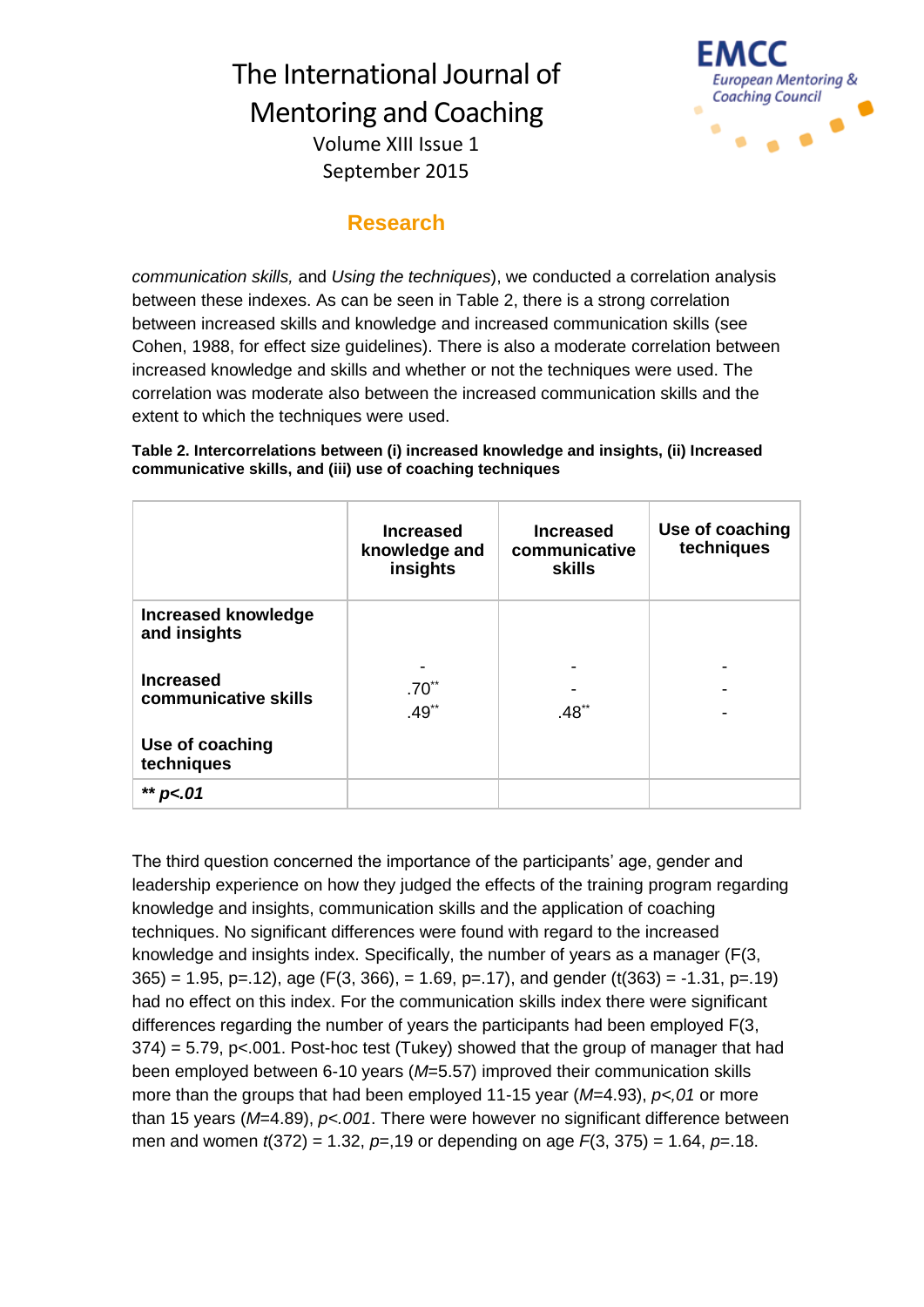

## **Research**

With regard to the index measuring the use of coaching leadership techniques, the analysis showed that the women (*M=5.19)* used the learned techniques significantly more than the men  $(M=4.92)$ ,  $t(364) = -2.19$ ,  $p<0.05$ . However there were no significant difference regarding leadership experience (number of years as a manager) *F*(3, 366) = 2.18, *p*=.09 or age, *F*(3, 367) = 1.91, *p*=.13*.*

#### **Discussion**

The present study investigated the effects of a coaching leadership development program upon individual coaching skills and the extent to which trained leaders perceive the coaching 'philosophy and mindset' as a tool in their leadership practices. The results indicate that training in coaching leadership may have many positive consequences for the participants and the organization, considering that 76% of the respondents reported that they actually used the techniques they learnt far after they had the training. A challenge in many leadership programs is that the serve more as an instrument of "rewarding" the participants rather than providing them with efficient tools in order to improve leadership – employee relationships and company culture (Rapp Ricciardi 2010). The fact that so many apply the techniques and the philosophy is a sign of leader empowerment that will most probably be transferred to the employees by modelling (Bandura, 1977). The large usage of the techniques might be due to the pedagogical model of the program, that is, substantial training opportunities and short focused mini-lectures. The majority of the participants perceived the value of applying the coaching tools such as Active Listening (92%) , the SBR (61%), and The GROW model (57%). The most used tool is the least complicated one (Active listening) and probably the one that could be used in every-day situations. The criticism reported earlier against coaching leadership practices has been that it is time-consuming (Rapp Ricciardi 2010). This may explain why the easiest to adapt technique was the widely most used. In addition, not only did the managers' report to use feedback techniques to a large extent (76%), but they also were willing to accept feedback to a higher extent (68%) which will probably stimulate empowerment. The acceptance of feedback from ones employees is a challenge in organizations (Cannon & Witherspoon, 2005). Feedback must be based on trust and work in a mutual direction. It may be destructive and impair learning if it becomes a unilateral process directed only from the manager to the employee (Cannon & Witherspoon, 2005; Argyris 1990).

Increased knowledge, communication skills and insights all correlated significantly with each other. This observation implies that coaching is far more than just the acquisition of a set of techniques but rather the synergism of these techniques with the appropriate 'mindset', and the insight of how and when to utilize them. The application of coaching techniques is not always straightforward (e.g. Miller & Rollnick, 2009). The present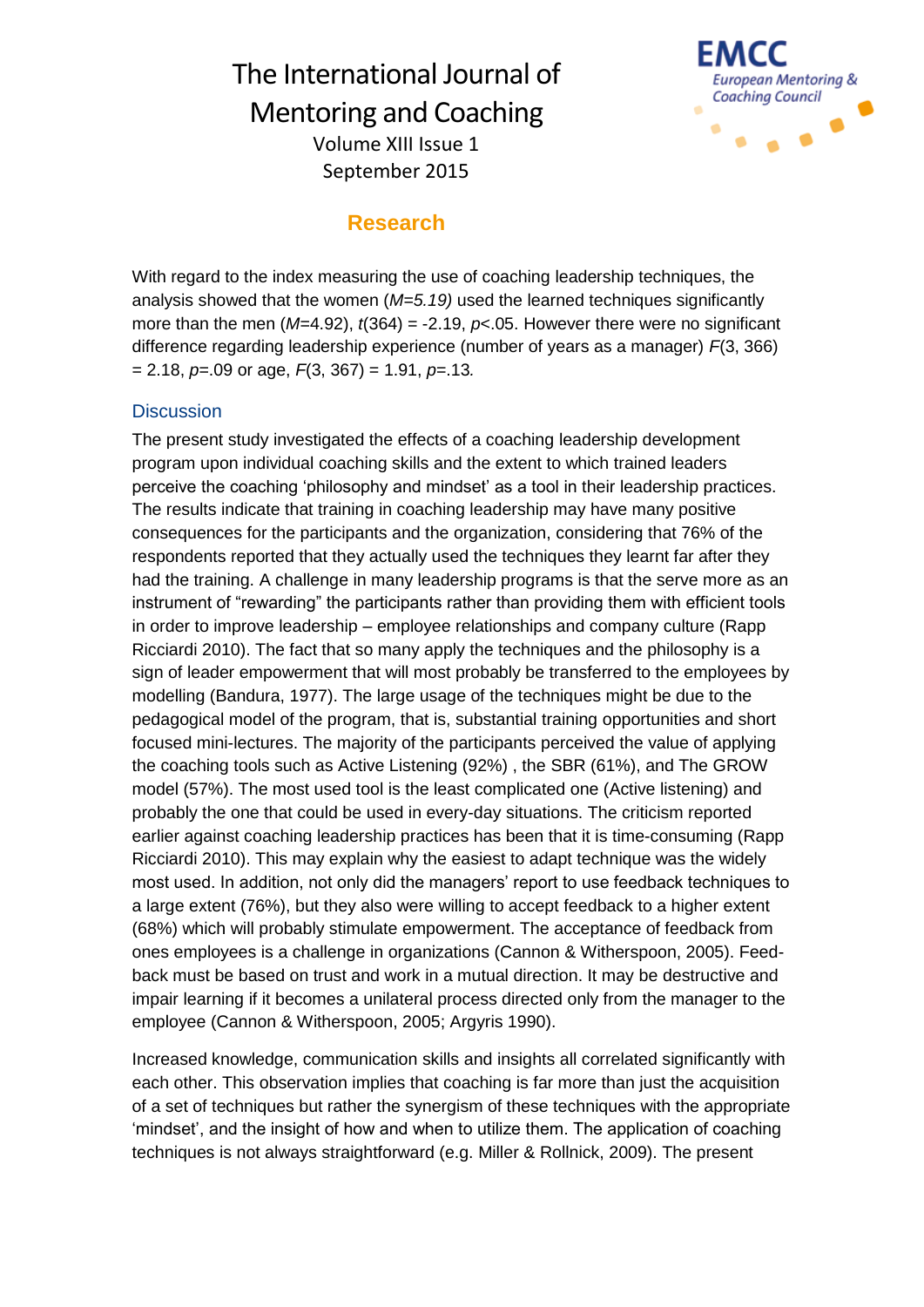

## **Research**

results indicated that the development program had been equally valuable of the manager, independent of age, gender or years of employment at the company. This implies that the coaching leadership model is applicable for many different kinds of managers. It seems significant that the managers with medium company experience (6-10 years) reported to have improved their skills more than the managers with long experience (11-years or more). Although beyond the present study, plausible questions are: why the more experienced managers reported less improvement? Are they experts already or does experience make people overestimate their own capability? Since seasoned managers tend to exert a great deal of impact in organizations, future studies should address these questions.

The female managers, compared to males, reported that they had been using the techniques to a greater extent. Accordingly, Whitmore (2009) observed that female participants of coaching training found it easier to learn coaching skills compared to the male participants Similar results have been observed in sports-coaching circumstances (Millard, 1996). This may indicate general gender differences in communication skills (Luttenberger et al., 2014). While male communication tends to be more hierarchically oriented, female language tends to be more oriented towards concordance and intimacy (Tannen, 1993, 1998). The coaching leadership model seeks to eliminate 'power distance', defined as the extent to which the less powerful members of organizations and institutions (like the family) accept and expect that power is distributed unequally (Evered & Selman, 2001; Hofstede, 1978) which seems analogous to how women tend to communicate. This notion may explain why the female participants were more receptive to the coaching techniques

The present findings showed that many of the respondents had positive views regarding coaching leadership and its techniques; this observation should offer an awareness of how coaching leadership is approached in organizations, both soughtafter (Grant et al., 2010) and the universal panacea to organizational ailments (Kampa-Kokesh & Anderson, 2001), which may be counterproductive and frivolous. Randolph (1995) suggested that the introduction of empowerment in an organization must be preceded by a change in the structure. In this regard, Bass and Riggio (2006) have postulated that empowerment should be introduced carefully not risking that it may be mixed up with a "laissez-faire" leadership. Nevertheless, whether or not, the coaching techniques are introduced as a part of a strategic plan for the coordination of various leadership development activities, the prevailing climate begs the question: Can corporate enterprises afford not to adopt coaching leadership approaches?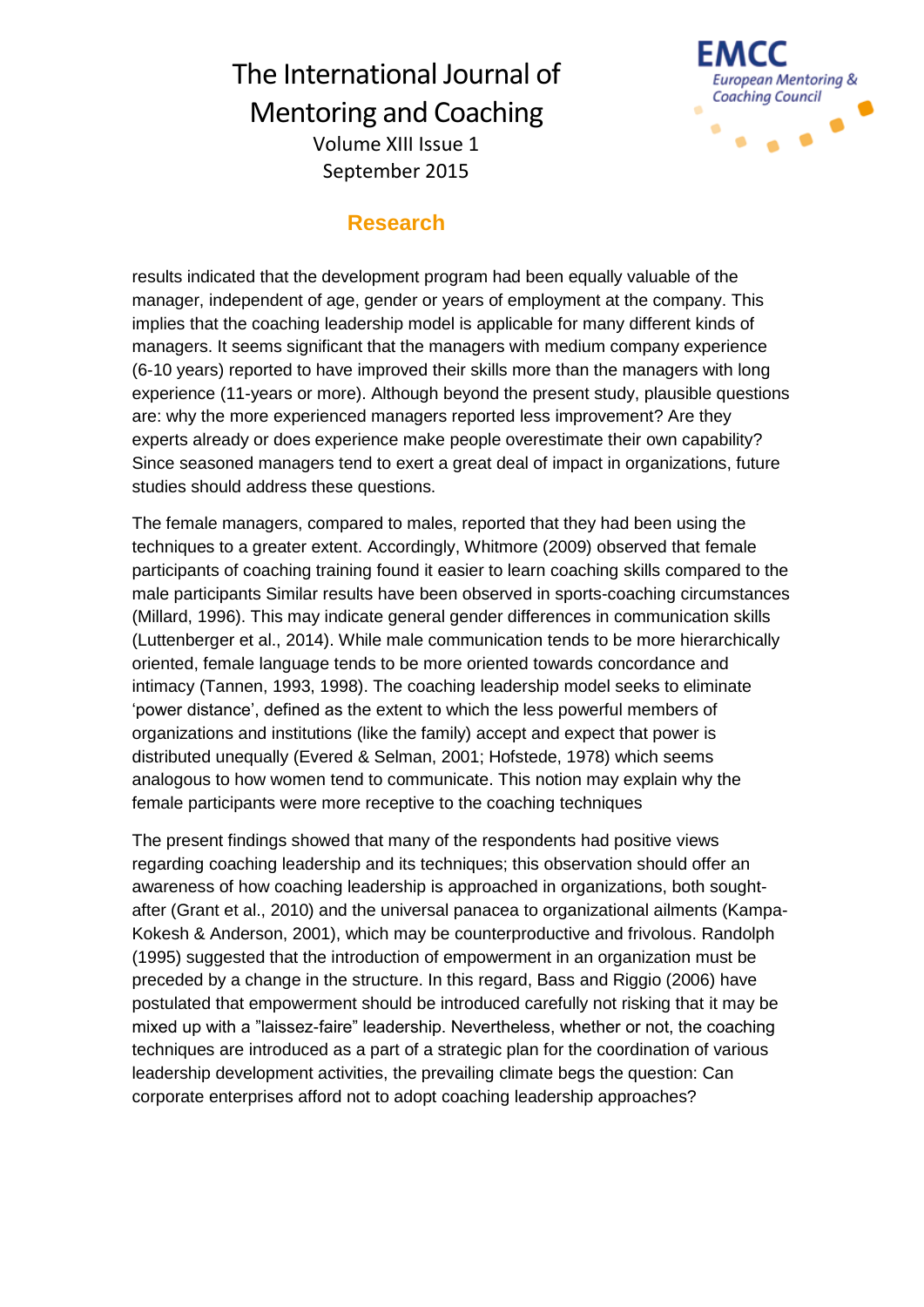

## **Research**

#### Strengths and weaknesses of the study

The present study was retrospective and based on a self-report questionnaire which has its limitations. An experimental design may have provided more accurate data with a higher degree of generalizability and causality. Unfortunately, it is difficult to convince organizations to introduce scientifically well-designed studies and field research is fraught flaws. The present design offers both pros and cons: the number of managers who actually participated in the training is relatively high and had similar experiences within the same organization. They had varied experiences and worked in different countries. However, the response rate was almost 30%, which limits the generalizability of the study. That being said, the results, according to the company's HR-department, were similar to the company's internal evaluations made directly after the course. One could say that 30% is a positive response rate considering that the study was made at least a year after the course had taken place and the fact that online-surveys have high attrition rates.

#### Future research

Leadership quality is construed to have exerted an impact upon outcome (Yukl et al., 2002) both in organizations and employees' health. A large amount of research indicates that the manager may induce the most stress in the organization (e.g. Hogan, 2007; Mosadeghrad, 2013). Hence, it should be of great value to investigate to what extent personality influences the ability to accept and use coaching in an appropriate way, as a leadership tool. Another issue that should be addressed is how managers from different cultures perceived the coaching leadership framework. Following the notion of Hofstede (1997) one could expect cultural differences in the attitude of the coaching leadership approach. A third issue that could be explored further is how the organizational culture may have contributed to the positive perception of the coaching leadership approach and if it facilitated the implementation of coaching practices.

#### References

ARGYRIS, C (1990). Overcoming Organizational Defenses: Facilitating Organizational Learning. Prentice Hall.

AVOLIO, B., WALUMBWA, F. & WEBER, T. (2009). Leadership: Current Theories, Research and Future Directions. The Annual Review of Psychology, 60*,* 421-449.

BANDURA, A (1977). Social learning theory. Engelwood Cliffs, NJ: Prentice Hall.

BASS, B.M. (1997). Does the Transactional- Transformational Leadership Paradigm Transcend Organizational and National Boundaries? American Psychologist, 52*,* 130- 139.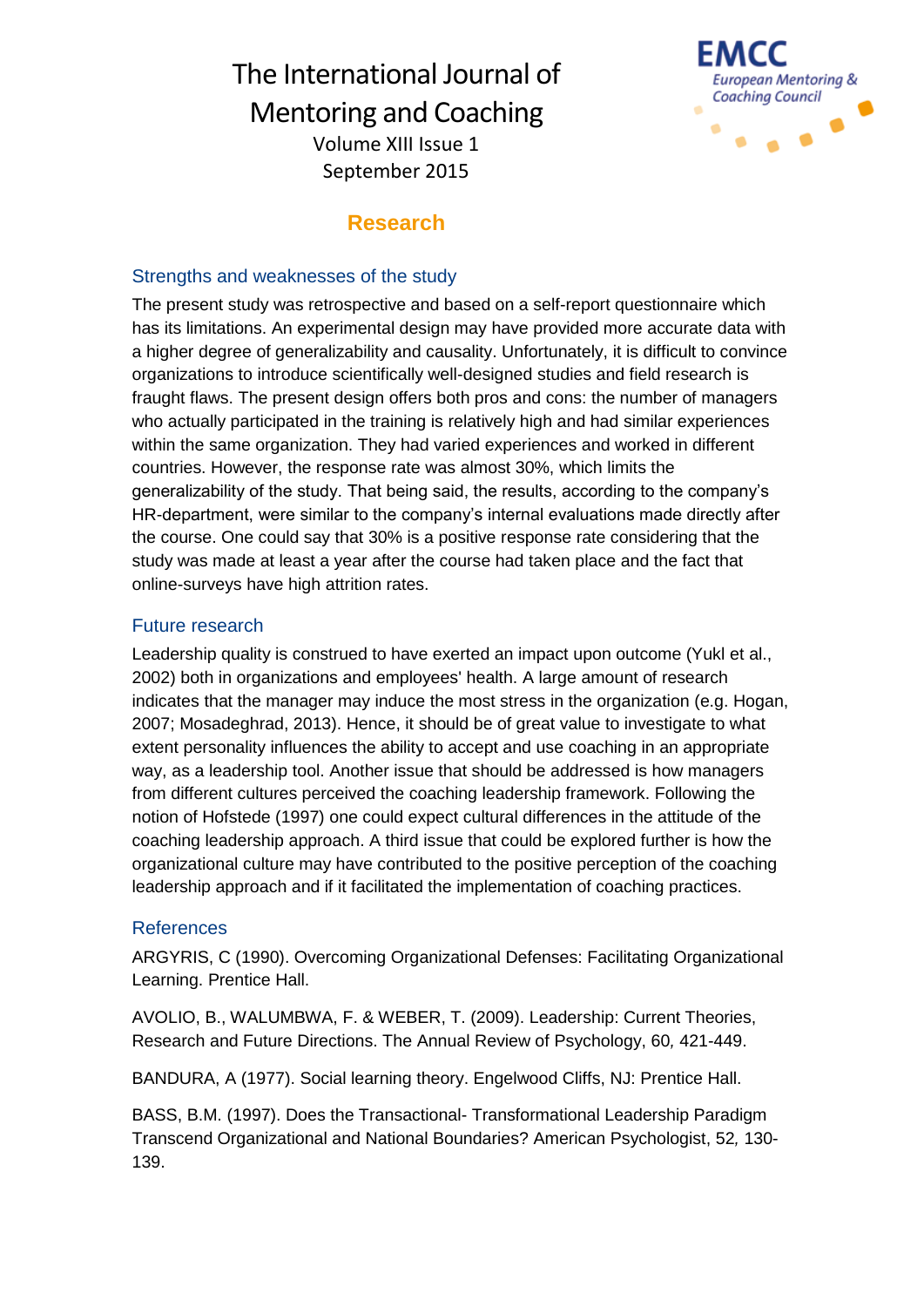

## **Research**

BASS, B.M. & RIGGIO, R.E. (2006). Transformational Leadership (2a edition)*.*  Mahwah: Lawrence Erlbaum Associates Inc.

BONO, J., PURVANOVA, R., TOWLER, A. & PETERSON, D. (2009). A Survey of Coaching Practices. Personnel Psychology*, 62,* 361-404.

CANNON., M.D., & WITHERSPOON, R., (2005). Actionable feedback: Unlocking the power of learning and performance improvement. Academy of Management Executive, Vol. 19, No. 2.

COHEN, J. (1988). Statistical Power Analysis for the Behavioral Sciences (2 edition.). Hillsdale: L. Erlbaum Associates, Inc.

D'ABATE, C., EDDY, E. & TANNENBAUM, S. (2003). What's in a name? A literaturebased approach to understanding mentoring, coaching, and other constructs that describe developmental interactions. Human Resource Development Review*, 2,* 360- 384.

DAY, D. (2000). Leadership development: A review in context. Leadership Quarterly*, 11,* 581-613.

DE MEUSE, K., DAI, G. & LEE, R. (2009). Evaluating the effectiveness of executive coaching: beyond ROI? Coaching: An International Journal of Theory, Research and Practice, 2*,* 117-134.

EATON, J. & BROWN, D. (2002). Coaching for change with Vodafone. *Career development international, 7,* 284-287.

EVERED, R. & SELMAN, J. (2001). Coaching and the Art of Management. Organizational Dynamics, *18,* 16-32.

FELDMAN, D. & LANKAU, M. (2005). Executive Coaching: A Review and Agenda for Future Research. Journal of Management, 31*,* 839-848.

GARCIA, D., LINDSKÄR, E., & ARCHER, T. (2014). To Schedule or Not To Schedule? Agentic and Cooperative Teams at Call Centers. *Frontiers in Psychology*. 5: 999. DOI:10.3389/fpsyg.2014.00999.

GJERDE, S. (2004). Coaching: vad – hur – varför. Lund: Studentlitteratur AB.

GERSTNER, C. & DAY, D. (1997). Meta-Analytic Review of Leader-Member Exchange Theory: Correlates and Construct Issues. Journal of Applied Psychology, 82*,* 827-844.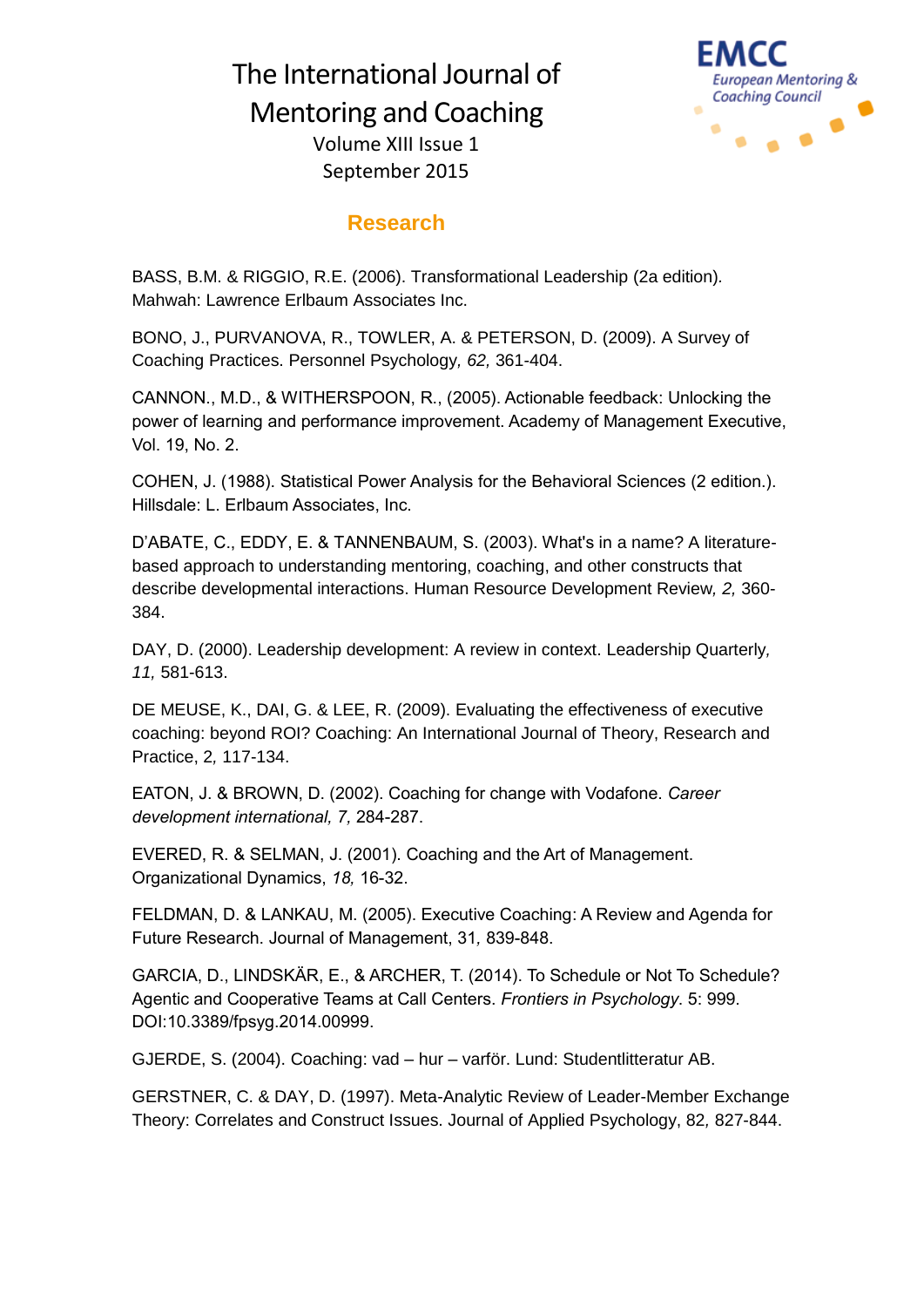

## **Research**

GRANT, A. (2007). Enhancing coaching skills and emotional intelligence through training. Industrial and commercial training*, 39,* 257-266.

GRANT, A. M. & CAVANAGH, M.J. (2004). Toward a profession of coaching: Sixty-five years of progress and challenges for the future. International Journal of Coaching and Mentoring. 2(1)*,* 1-16.

GRANT, A. M., CAVANAGH, M.J. & PARKER, H. M. & PASSMORE, J. (2010). The state of play in coaching today: A comprehensive review of the field. International review of industrial and organizational psychology, 25*,* 125-167.

GREGORY, J. & LEVY, P. (2010). Employee coaching relationships: enhancing construct clarity and measurement. Coaching: An International Journal of Theory, Research and Practice, 3, 109-123.

GREGORY, J. & LEVY, P. (2012). Employee feedback orientation: implications for effective coaching relationships. Coaching: An International Journal of Theory, Research and Practice, 5*,* 86-99.

HESLIN, P. A., VANDEWALLE, D. & LATHAM, G. P. (2006). Keen to help? Managers Implicit Person Theories and their subsequent Employee Coaching. Personnel Psychology, 59, 871-902.

HOFSTEDE, G (1978). The poverty of management control philosophy. The Academy of Management Review, 3, 450-461. DOI: 10.2307/257536.

HOFSTEDE, G (1997) **Cultures and Organizations: Software of the Mind.** NY: McGraw-Hill USA

HOGAN, R. (2007). Personality and the Fate of Organizations. Mahwah: Lawrence Erlbaum Associates Inc.

HOGAN, R. & KAISER, R. B. (2005). What we know about leadership. Review of General Psychology, 9*,* 169-180.

HORVATH, A., DEL RE, A.C., FLÜCKIGER, C. & SYMONDS, D. (2011). Alliance in Individual Psychotherapy. Psychotherapy, 48*,* 9-16.

HUNT, J. M. & WEINTRAUB, J. R. (2004). Learning Developmental Coaching. Journal of Management Education, 28, 39-61.

ILIES, R., NAHRGANG, J. & MORGENSON, F. (2007). Leader-Member Exchange and Citizenship Behaviors: A Meta-analysis. Journal of Applied Psychology, 92*.* 269-277.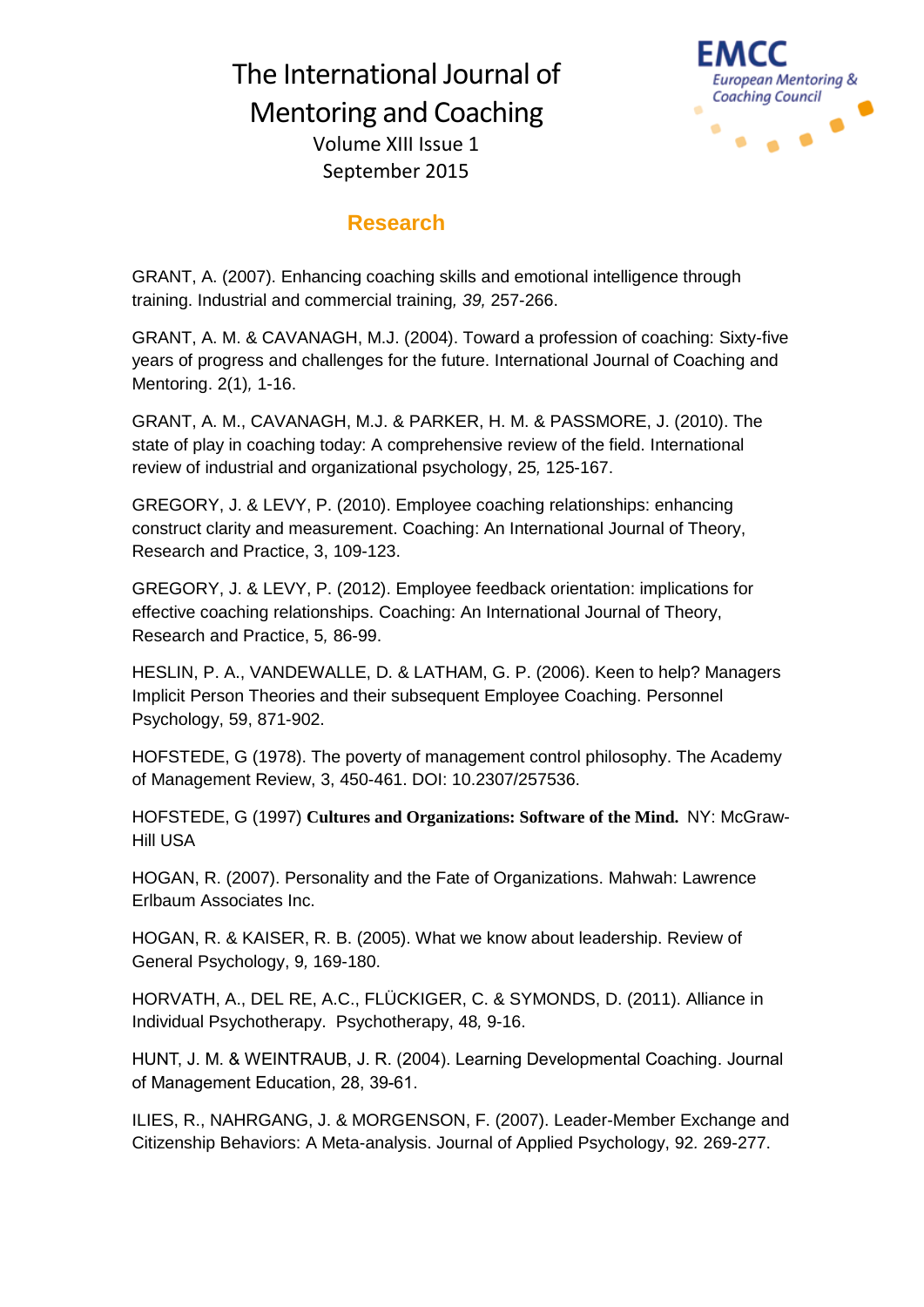

## **Research**

JOO, B. (2005). Executive coaching: A conceptual framework from an integrative review of research and practice. Human Resource Development Review, 4*,* 462-488.

KAMPA-KOKESCH, S. & ANDERSON, M. (2001). Executive coaching – A Comprehensive Review of the Literature. Consulting Psychology Journal: Practice and Research*, 53,* 205-228.

KLUGER, A. N. & DE NISI, A. (1996). The Effects of Feedback Interventions on Performance: A Historical Review, a Meta-Analysis, and a Preliminary Feedback Intervention Theory. Psychological Bulletin, 119*,* 254-284.

KILBURG, R. (2004). Trudging toward Dodoville: conceptual approaches and case studies in executive coaching. Consulting Psychology Journal: Practice and Research, 56, 203-213.

KOMBARAKARAN, F., YANG, J., BAKER, M. & FERNANDES, P. (2008). Executive coaching: It works! Consulting Psychology Journal: Practice and Research, 60*,* 78-90.

LADYSHEWSKY, R. (2009). The manager as coach as a driver of organizational development. Leadership & Organization Development Journal, 31*,* 292-306.

LATHAM, G. P., ALMOST, J., MANN, S. & MOORE, C. (2005). New Developments in Performance Management. Organizational Dynamics, 34*,* 77-87.

LUTTENBERGER K, GRAESSEL E, SIMON C, DONATH C. (2014). [From board to](http://www.ncbi.nlm.nih.gov/pubmed/24996804)  bedside - [training the communication competences of medical students with role plays.](http://www.ncbi.nlm.nih.gov/pubmed/24996804) BMC Med Educ. 14(1):135. doi: 10.1186/1472-6920-14-135.

MACKIE, D. (2007). Evaluating the effectiveness of executive coaching: Where are we now and where do we need to be? Australian Psychologist, 42, 310-318.

MARTIN, D., GARSKE, J. & DAVIS, M. (2000). Relation of the Therapeutic Alliance With Outcome and Other variables: A Meta-analytic review. Journal of Consulting and Clinical Psychology, 68*,* 438-450.

MASLOW, A.H. (1943). A theory of human motivation. Psychological Review, 50(4), 370–96.

MCWILLIAMS, N. (2011). Psychoanalytic Diagnosis, 2nd Ed. Understanding Personality Structure in the Clinical Process. The Guilford Press. New York.

MILLER, W. & ROLLNICK, S. (2009). Ten Things Motivational Interviewing Is Not. Behavioral and Cognitive Psychotherapy, 37*,* 129-140.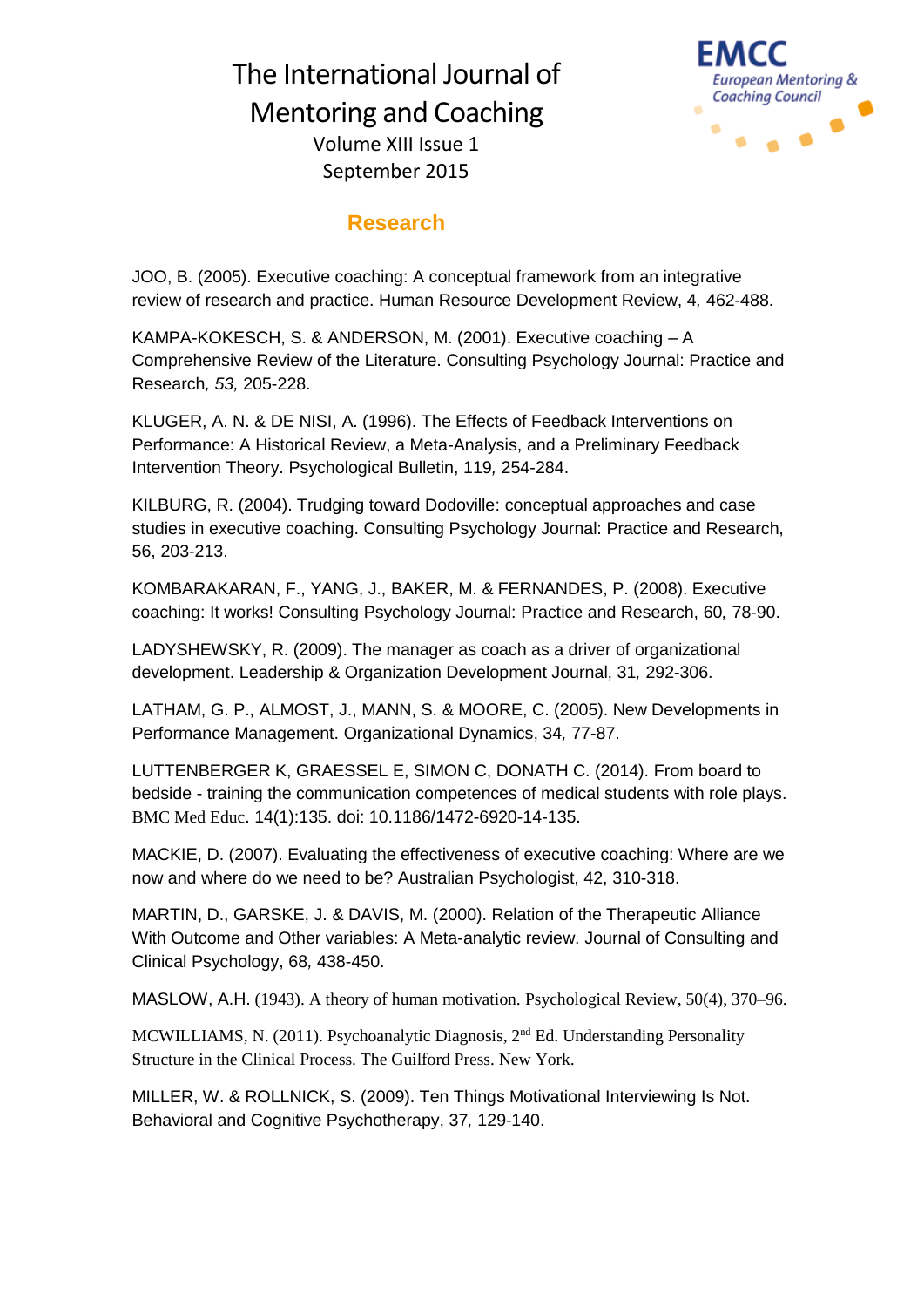

## **Research**

MILLARD, L. (1996). Differences in coaching behavior of male and female high school soccer coaches. Journal of Sport Behavior, 19*,* 19-31.

MOSADEGHRAD AM (2013) [Occupational stress and turnover intention: implications](http://www.ncbi.nlm.nih.gov/pubmed/24596858)  [for nursing management.](http://www.ncbi.nlm.nih.gov/pubmed/24596858) Int J Health Policy Manag. 1(2):169-76. doi: 10.15171/ijhpm.2013.30.

PASSMORE, J. (2008). Behavioral coaching. I Palmer, S. & Whybrow, A. (red). Handbook of Coaching Psychology*.* (ss. 73-85.). East Sussex: Routledge.

PASSMORE, J. & FILLERY-TRAVIS, A. (2011). A critical review of executive coaching research: a decade of progress and what's to come. Coaching: An International Journal of Theory, Research and Practice, 4*,* 70-88.

RANDOLPH, W. A. (1995). Navigating the Journey to Empowerment. Organizational Dynamics, 23*,* 19-32.

RAPP RICCIARDI, M. (2008). Coachande Projektledning. In Rapp Ricciardi, M. (Ed) Handboken Coaching Bonniers Business Publishing. Stockholm – Sweden.

RAPP RICCIARDI, M. (2010). Coachande ledarskap som strategi för en framväxande kulturförändring. In Rapp Ricciardi, M. (Ed) Handboken Coaching Bonniers Business Publishing. Stockholm – Sweden.

ROGERS, C. (2003). Client Centered Therapy (New Ed). London: Constable & Robinson Ltd.

RUBENOWITZ, S. (2004). Organisationspsykologi och ledarskap [3rd edition]). Lund: Studentlitteratur AB.

QUINN, R. & SPREITZER, G. (1997). The Road To Empowerment: Seven questions every leader should consider. Organizational Dynamics, 26, 37-49.

SHERMAN, S. & FREAS, A. (2004). The Wild West of Coaching. Harvard Business Review, 82, 82-90.

TANNEN, D (1993) (Ed). *Gender and Conversational Interaction.* Oxford: Oxford University Press.

TANNEN, D (1998). *The Argument Culture: Changing the way we argue and debate.*  London: Virago.

TAYLOR, P. & DRISCOLL, M. (1995). Structured Employment Interviewing*.* Aldershot: Gower Publishing Limited.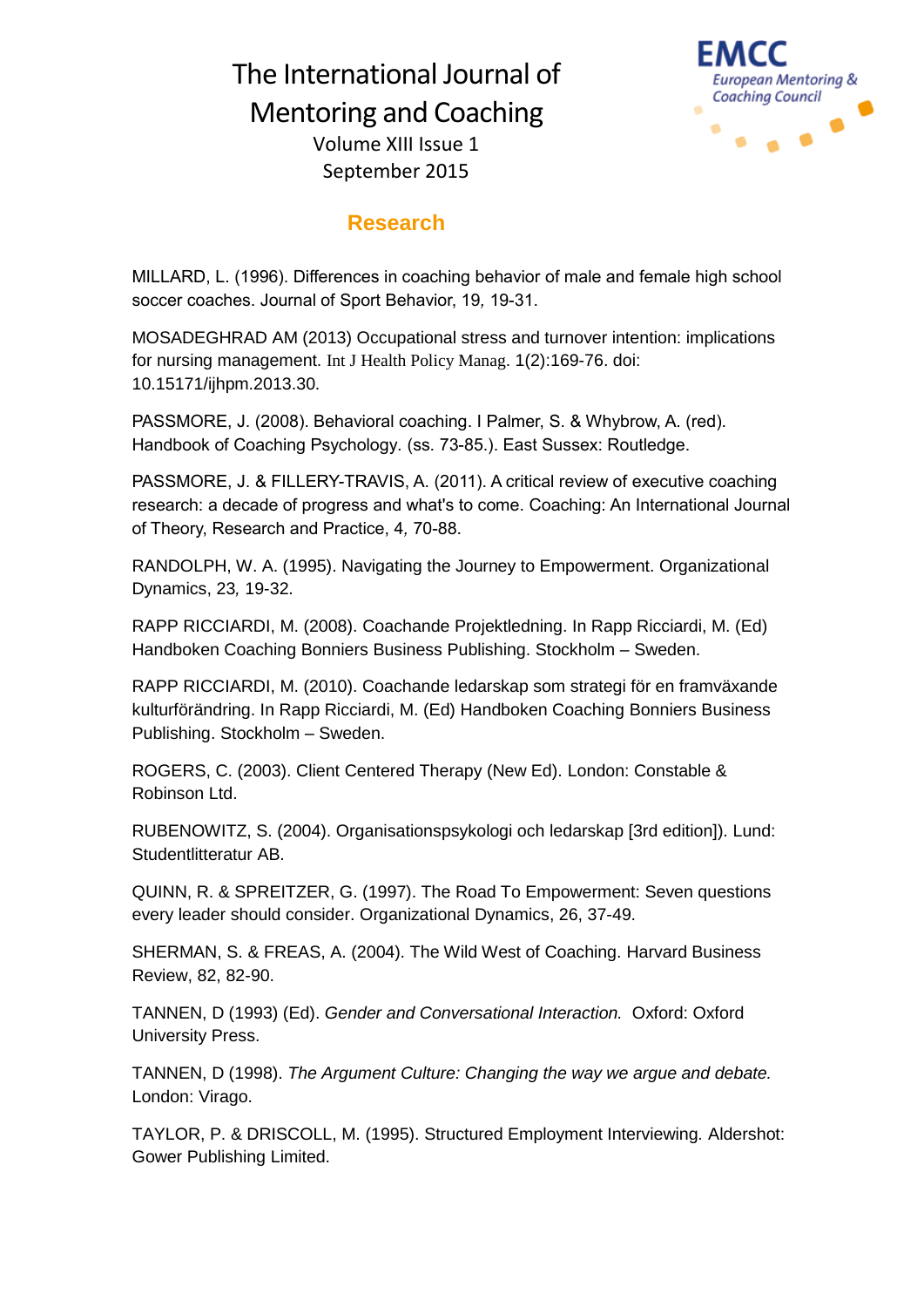

## **Research**

September 2015

WASYLYSYN, K. (2003). Executive Coaching: An Outcome Study. Consulting Psychology Journal: Practice and research, 55, 94-106.

WHITMORE, J. (2009). Nya Coaching För Bättre Resultat (3e utgåvan). Stockholm: Natur & Kultur.

WHITWORT, L; KIMESEY-HOUSE. H & SANDAHL, P (1998). Co-Active Coaching New skills for coaching people toward success in work and life. Palo Alto: Davies-Black Publishing.

WHEELER, L. (2011). How does the adoption of coaching behaviors by line managers & contribute to the achievement of organizational goals*? International Journal of Evidence Based Coaching and Mentoring, 9,* 1-15.

YUKL, G., GORDON, A. & TABER, T. (2002). A Hierarchical Taxonomy of Leadership Behaviour: Integrating a Half Century of Behaviour Research. *Journal of Leadership and Organizational Studies, 9, 15-32.*

#### About the authors

Max Rapp Ricciardi, is a PhD. in organizational psychology. He is a senior lecturer at the University of Gothenburg – Sweden and a guest lecturer at Oslo School of Entrepreneurship, Norway; Chalmers University of Technology and Visiting Professor at La Sapienza the University of Rome, Italy. He is also a guest researcher at the Royal University of Technology, Stockholm Sweden. He is the author of a number of management books and scientific articles. Dr Rapp Ricciardi is also chartered psychologist and a professional coach and he coaches and trains managers in coaching on the international arena.

#### Joseph Schaller

Is professor emeritus at the University of Gothenburg and during his long career he focused his research on studies in work and organizational psychology and has a special interest in psycho-social work-environment. Professor Schaller is also a chartered psychology and had a long interest for psychodrama as a therapeutic method.

#### Danilo Garcia

Danilo Garcia is PhD. in Psychology, principal investigator at the Center of Ethics, Law and Mental Health (CELAM) at the University of Gothenburg and a research fellow at the Center for Well-Being at Washington University School of Medicine in St. Louis. He conducts research on the role of temperament and character in neurodevelopment